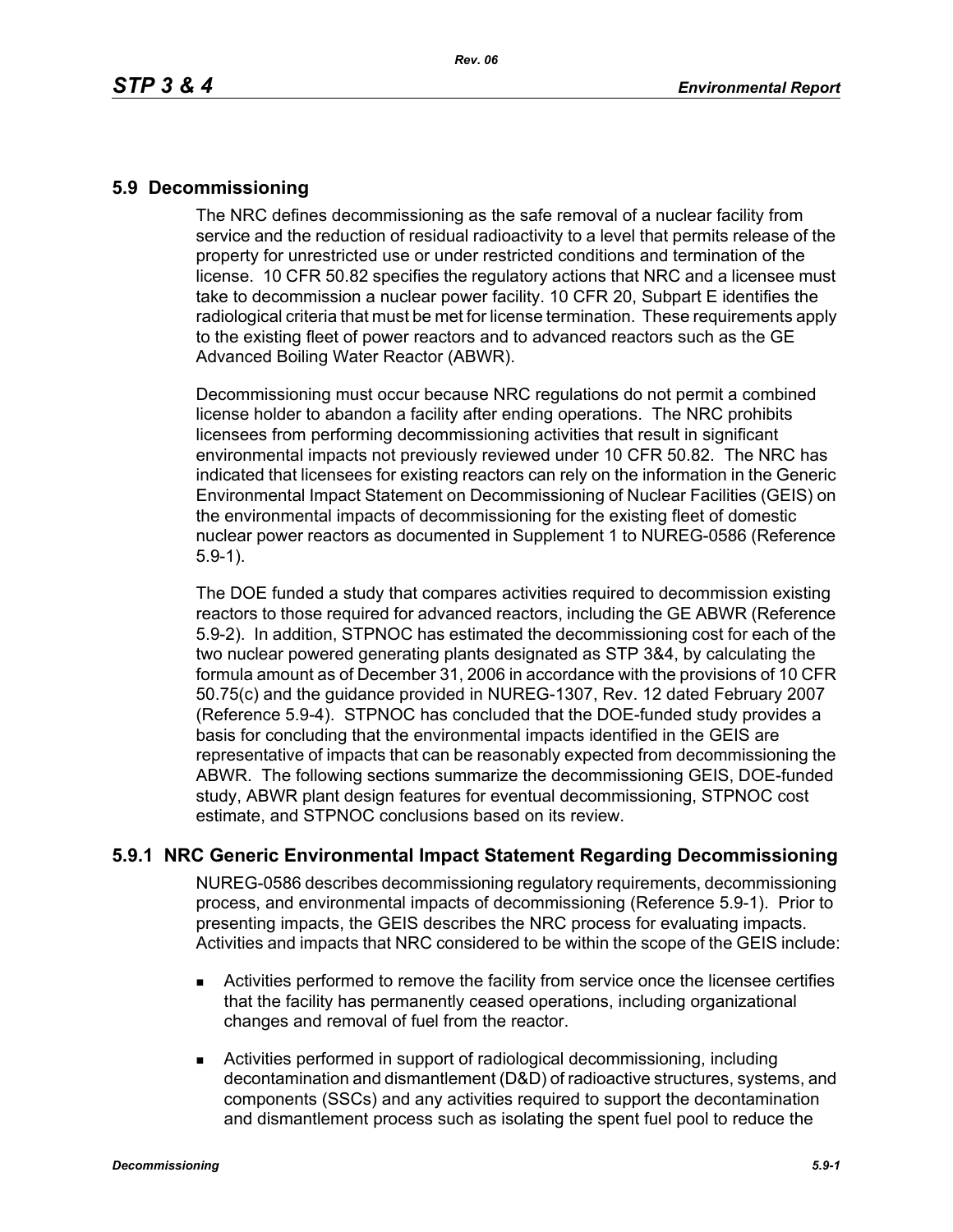scope of required safeguards and security systems so D&D can proceed on the balance of the facility without affecting the spent fuel.

- Activities performed in support of dismantlement of nonradiological SSCs, such as diesel generator buildings and cooling towers.
- Activities performed up to license termination and their resulting impacts as provided by the definition of decommissioning, including shipment and processing of radioactive waste.
- **Nonradiological impacts occurring after license termination from activities** conducted during decommissioning.
- **EXEC** Activities related to release of the facility.
- Human health impacts from radiological and nonradiological decommissioning activities.

According to Section 5.9 of NUREG-1555 (Reference 5.9-3), studies of social and environmental effects of decommissioning large commercial power generating units have not identified any significant impacts beyond those considered in the GEIS on decommissioning. The GEIS evaluates the environmental impact of the following three decommissioning methods:

- **DECON** The equipment, structures, and portions of the facility and site that contain radioactive contaminants are removed or decontaminated to a level that permits termination of the license shortly after cessation of operations.
- SAFSTOR The facility is placed in a safe stable condition and maintained in that state (safe storage) until it is subsequently decontaminated and dismantled to levels that permit license termination. During SAFSTOR, a facility is left intact, but the fuel is removed from the reactor vessel and radioactive liquids are drained from systems and components and then processed. Radioactive decay occurs during the SAFSTOR period, thus reducing the quantity of contaminated and radioactive material that must be disposed of during the decontamination and dismantlement of the facility at the end of the storage period.
- ENTOMB This alternative involves encasing radioactive SSCs in a structurally long-lived substance, such as concrete. The entombed structure is appropriately maintained, and continued surveillance is carried out until the radioactivity decays to a level that permits termination of the license.

Definitive plans for decommissioning are required by the NRC after a decision has been made to cease operations. The general environmental impacts are summarized in this section, because detailed analyses of decommissioning alternatives are not prepared until cessation of operations.

As discussed in NUREG-0586, decommissioning a nuclear facility that has reached the end of its useful life generally has a positive environmental impact. The air quality,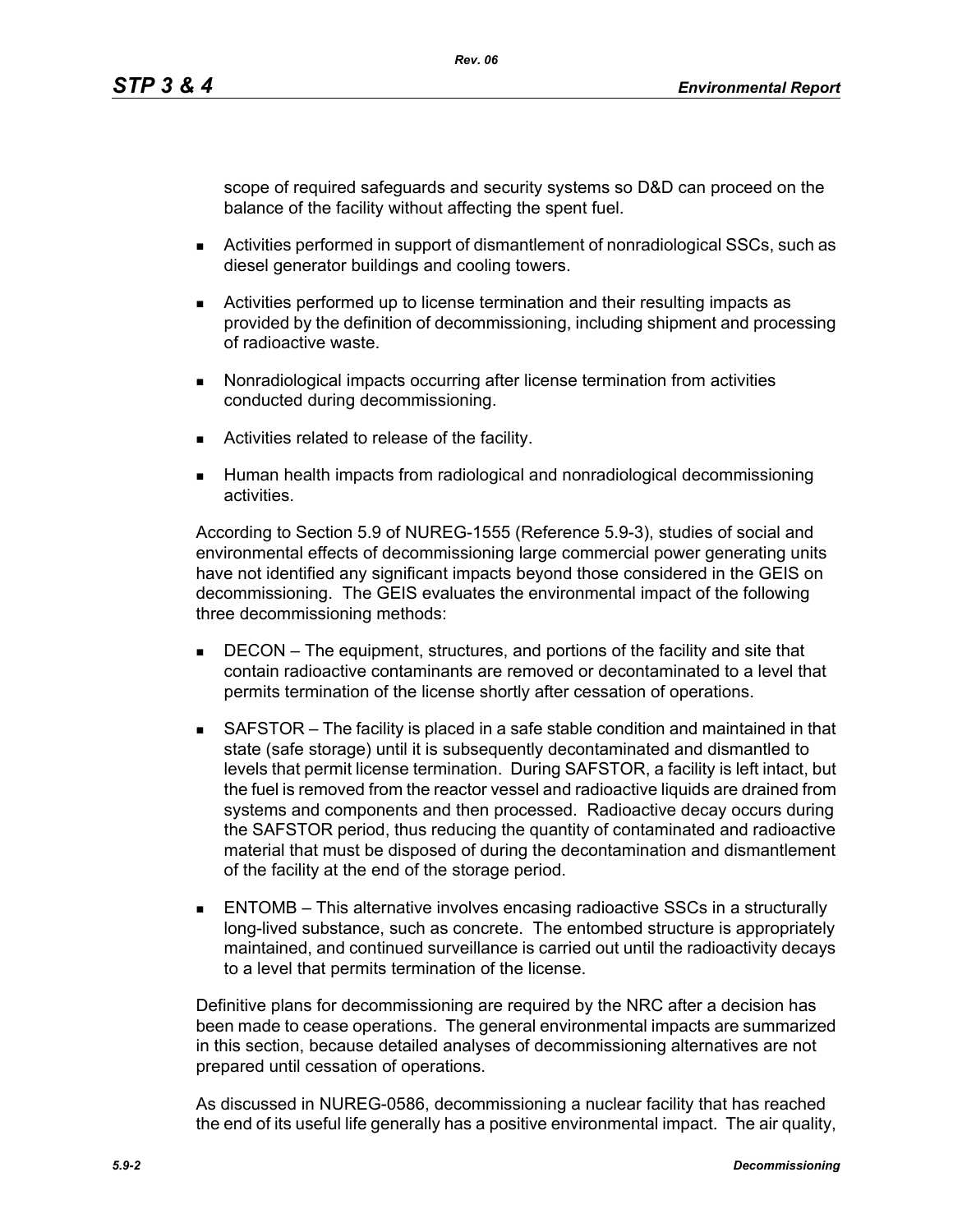*Rev. 06*

water quality, and ecological impacts of decommissioning are expected to be substantially smaller than those of power plant construction or operation because the level of activity and the releases to the environment are expected to be smaller during decommissioning than during construction and operation. The major environmental impact, regardless of the specific decommissioning option selected, is the commitment of small amounts of land for waste burial in exchange for the potential reuse of the land where the facility is located. Socioeconomic impacts of decommissioning will result from the demands on, and contributions to, the community by the workers employed to decommission a power plant (Reference 5.9-3).

Experience with decommissioned power plants has shown that the occupational exposures during the decommissioning period are comparable to those associated with refueling and plant maintenance when a plant is operational. Each potential decommissioning alternative will have radiological impacts from the transport of materials to their disposal sites. The expected impact from this transportation activity will not be significantly different from normal operations (Reference 5.9-3).

## **5.9.2 DOE-Funded Study on Decommissioning Costs**

The total cost of decommissioning depends on many factors, including the sequence and timing of the various stages of the program, location of the facility, current radioactive waste burial costs, and plans for spent fuel storage. To ensure that a lack of funds does not result in delays in or improper conduct of decommissioning that may adversely affect public health and safety, 10 CFR 50.75 requires that operating license applicants and licensees provide reasonable assurance that adequate funds for performing decommissioning will be available at the end of operation. To provide this assurance, the regulation requires that two factors be considered: (1) the amount of funds needed for decommissioning, and (2) the method used to provide financial assurance. At its discretion, an applicant may submit a certification based either on the formulas provided in 10 CFR 50.75 or, when a higher funding level is desired, on a facility-specific cost estimate that is equal to or greater than that calculated using the formula in 10 CFR 50.75, consistent with guidance provided by Regulatory Guide 1.159 (Reference 5.9-5).

To support development of advanced reactors for production of electric power and to establish the requirements for providing reasonable assurance that adequate funds for performing decommissioning will be available at the end of plant operations, a study was commissioned by DOE (Reference 5.9-2). The study presents estimates of the costs to decommission the advanced reactor designs following a scheduled cessation of plant operations. Four reactor types were evaluated in this report: the GE ABWR, the GE Economic Simplified Boiling Water Reactor (ESBWR), the Westinghouse Advanced Passive Pressurized Water Reactor (AP1000), and the Atomic Energy of Canada, Limited (AECL) Advanced CANDU Reactor (ACR-700). The cost analysis described in the study is based on the prompt decommissioning alternative, or DECON, as defined in NUREG-0586. The DECON alternative is also the basis for the NRC funding regulations in 10 CFR 50.75 and use of the DECON alternative for the advanced reactor designs facilitates the comparison with NRC estimates and financial provisions.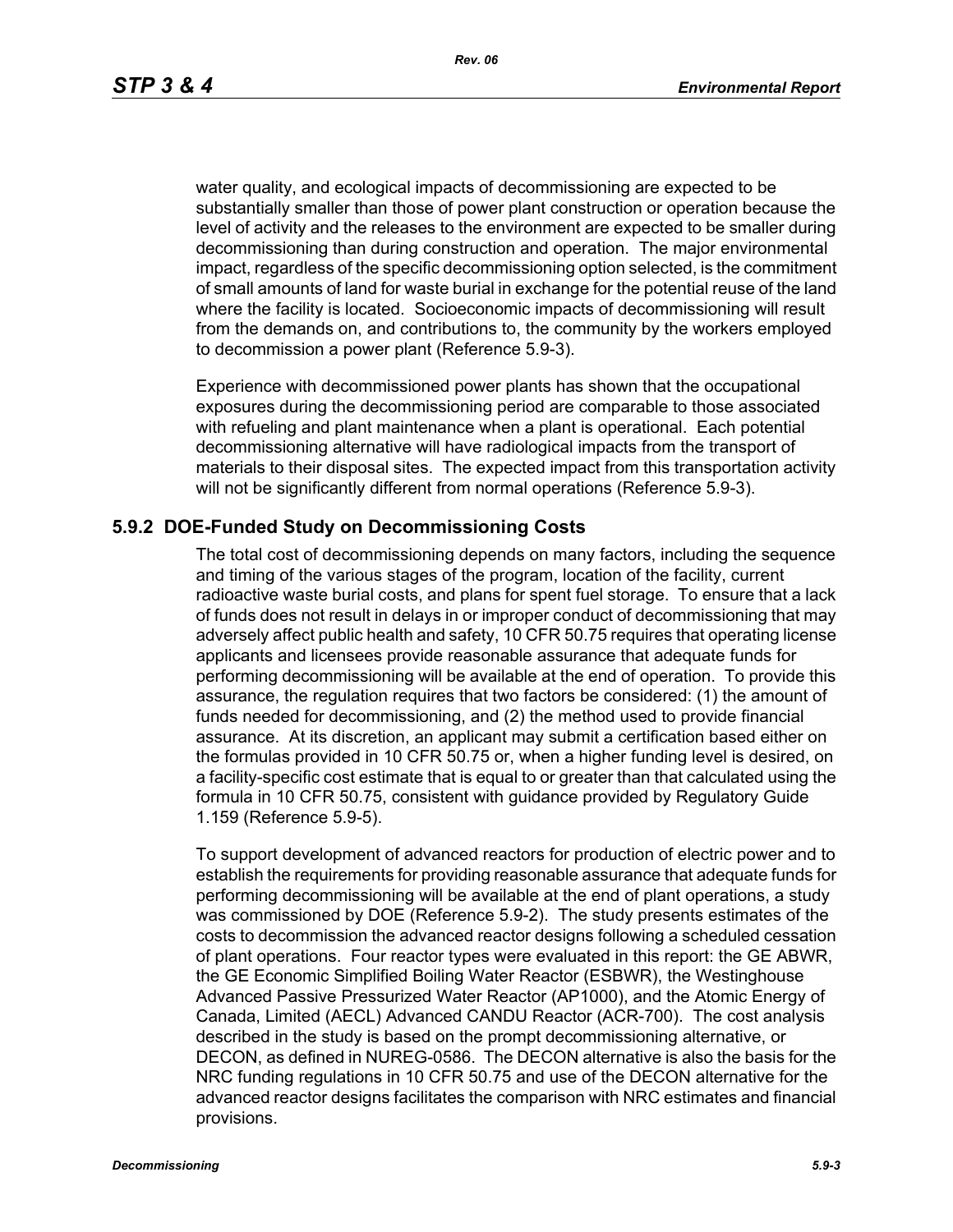DECON comprises four distinct periods of effort:

- *(1)* Pre-shutdown planning/engineering
- *(2)* Plant deactivation and transition (no activities are conducted during this period that will affect the safe operation of the spent fuel pool)
- *(3)* Decontamination and dismantlement with concurrent operations in the spentfuel pool until the pool inventory is zero
- *(4)* License termination

Each of the decommissioning activities evaluated in the GEIS is performed during one or more of the periods identified above. Because of the delays in development of the federal waste management system, it may be necessary to continue operation of a dry fuel storage facility on the reactor site after the reactor systems have been dismantled and the reactor nuclear license terminated.

The cost estimates described in the DOE study were developed using the same cost estimating methodology used by NRC and consider the typical features of a generic site located in the southeast, including the nuclear steam supply systems, power generation systems, support services, site buildings, and ancillary facilities. STPNOC considers this to be a valid approach for STP 3 & 4. The estimates are based on numerous fundamental assumptions, including labor costs, low-level radioactive waste disposal costs and practices, regulatory requirements, and project contingencies. The primary cost contributors identified in the study are either labor-related or associated with the management and disposition of the radioactive waste. Overall, the DOE study concluded that with consistent operating and management assumptions, the total decommissioning costs projected for the advanced reactor designs are comparable to those projected by NRC for operating reactors with appropriate reductions in costs due to reduced physical plant inventories (Reference 5.9-2).

# **5.9.3 ABWR Plant Design Features for Decommissioning**

The reduction of personnel exposure during decommissioning depends to a large extent on the same general principles for occupational exposure as for normal operations. The ABWR design emphasizes the use of materials selected to have low corrosion rates and reduced buildup of radioactivity on equipment, resulting in lower radiation fields after plant operations and lower activity rates to contend with during the decommissioning process. Decontamination connections on equipment used for light decontamination prior to maintenance can be successfully used to perform heavy acid wash decontamination after final operations to remove more embedded contaminants. The overall design of the plant allows for repair and maintenance including change-out of all major equipment with a few limited exceptions. This allows for all the plant equipment to be readily removed from the buildings after shutdown for disassembly, decontamination, and disposal. Special attention has been given in the design to provide access and equipment handling capabilities for the maintenance of major components. These design features, such as overhead monorails, lifting devices, and in-place ladders enhance access and removal of equipment and access to all parts of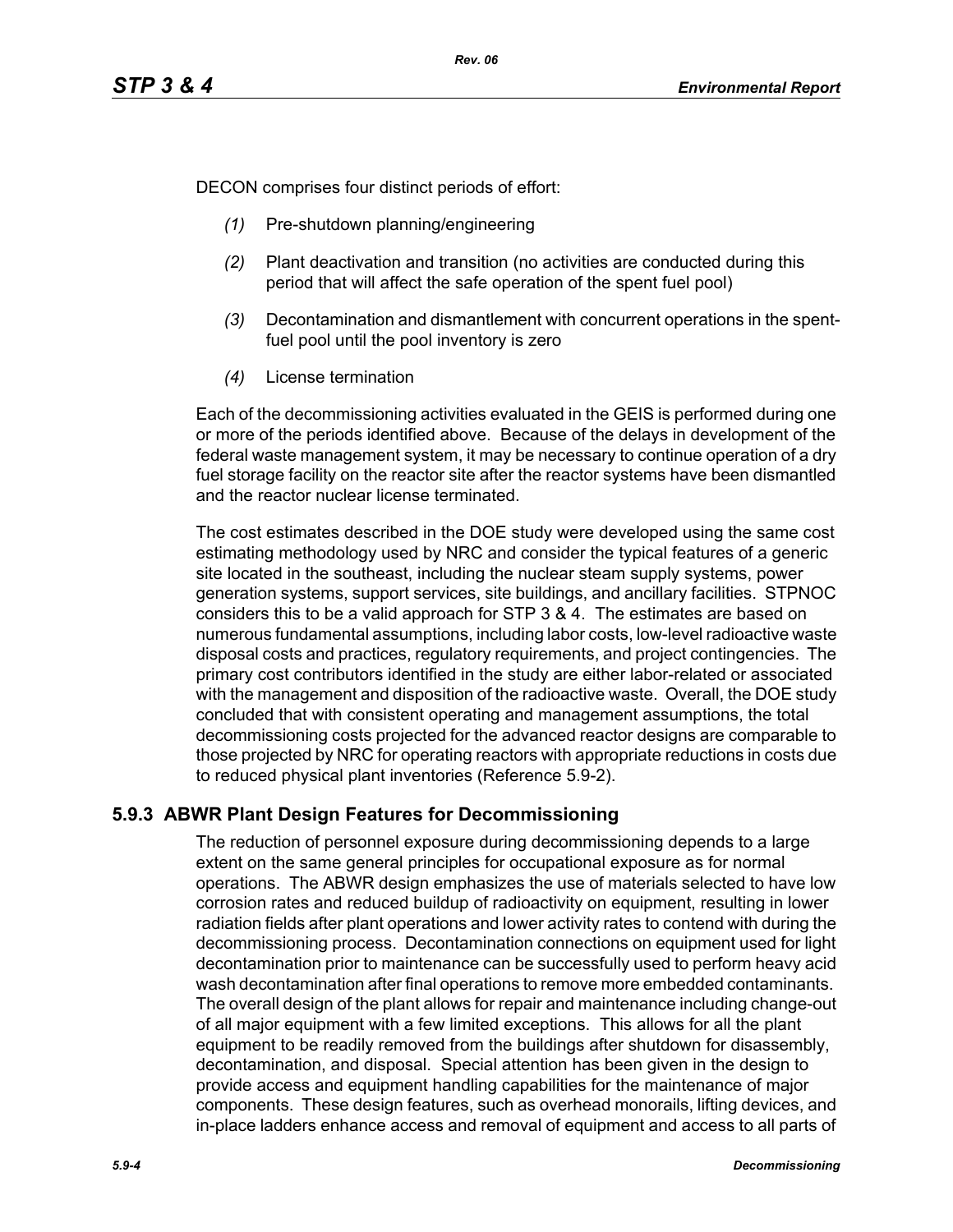the plant except those most heavily contaminated. Additionally, two operational activities have a significant effect on decommissioning: (1) maintenance of plant water chemistry within existing limitations to minimize contamination, and (2) maintaining records of plant modifications to minimize post-operational uncertainty due to changes in equipment, piping, and electrical routing or inventive modifications.

## **5.9.4 STP Units 3 and 4 Decommissioning Cost Estimate**

STPNOC has established a decommissioning cost estimate for each of the GE ABWR units proposed to be constructed on the STP site in order to assess the financial obligations pertaining to the eventual decommissioning of the two units. Part 1.4 of the COLA describes the plans for providing financial assurance for the decommissioning of the two units and includes a certification regarding the cost estimate for each unit, which is provided in Table 1.4 appended to Part 1 of the COLA. The cost estimate or "formula amount" for the minimum certification is calculated in accordance with the provisions of 10 CFR 50.75(c) and the guidance provided in NUREG-1307, Rev. 12 dated February 2007 (Reference 5.9-4), which assumes the DECON decommissioning alternative. The estimate assumes the removal of all contaminated and activated plant components and structural materials such that the owner may then have unrestricted use of the site with no further requirements for an operating license. Similar to the DOE study, the primary cost contributors identified are labor-related or associated with the management and disposition of the radioactive waste.

The STPNOC projected cost to decommission each of the GE ABWRs is estimated to be approximately \$517 million, reported in end of year 2006 dollars. This minimum certification amount for each plant was calculated using the formula delineated in 10 CFR 50.75(c)(1) and appropriate escalation indices, including the waste burial factor provided in NUREG-1307, Rev. 12, for the vendor waste processing option.

#### **5.9.5 Conclusions**

STPNOC compared the activities analyzed in the GEIS of the environmental impacts associated with decommissioning the existing fleet of domestic nuclear power reactors with the activities that form the basis for decommissioning cost estimates prepared by DOE for advanced reactor designs and determined that the scope of activities is the same. Projected physical plant inventories associated with advanced reactor designs will generally be less than those for currently operating power reactors due to advances in technology that simplify maintenance and benefit decommissioning. Based on this comparison, STPNOC has concluded that the environmental impacts identified in the GEIS are representative of impacts that can be reasonably expected from decommissioning the GE ABWR.

STPNOC has projected a total decommissioning cost estimate using the NRC's formula amount in accordance with 10 CFR 50.75(c)(1). The cost projected to decommission two GE ABWRs using the DECON alternative is estimated to be \$1.034 billion, reported in end of year 2006 dollars. As permitted by NRC's rules, the decommissioning funding report may be based upon a higher site specific cost estimate than the formula amount.